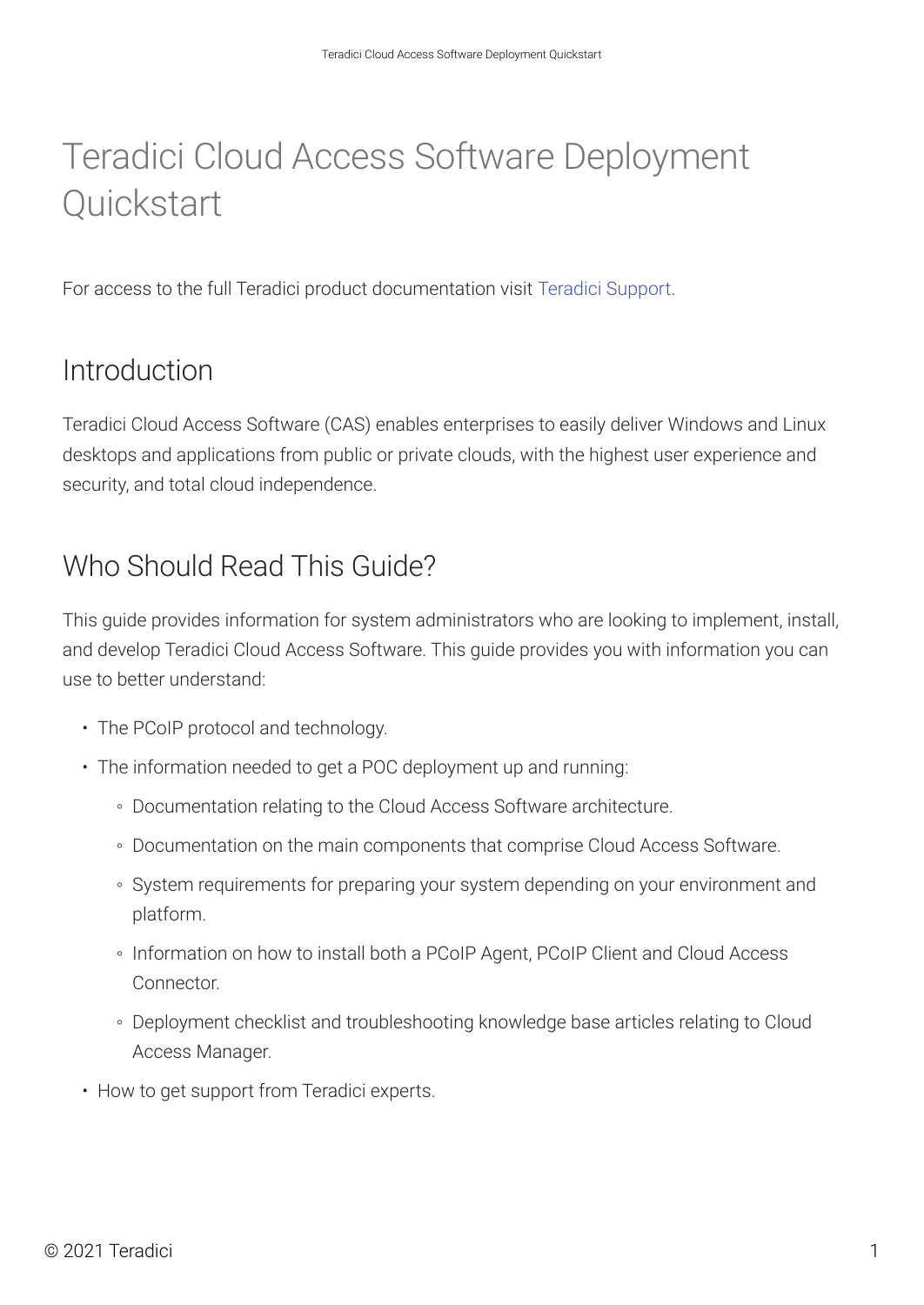## What is PCoIP® Technology?

PCoIP is a display protocol that encodes a complete desktop or workload, which is then displayed through a PCoIP client device over a standard IP network. PCoIP technology uses advanced display compression to provide remote computing solutions such as remote physical workstations, GPU-enabled virtual workstations, or standard virtual desktops as a progressive alternative to a local deployment model. It also supports many of the devices available to physical machines, including keyboard, mouse, USB devices, tablets, multiple monitors, printers, audio devices, as well as custom options.

The PCoIP protocol ensures ultra-secure remote connectivity between a remote computer and a broad range of client devices including stateless Zero Clients, software clients and mobile clients. Display images are compressed and transmitted as a stream of encrypted pixels, ensuring corporate IP remains secured within the enterprise data center.

The PCoIP protocol offers unrivaled performance in terms of user interactivity, frame rate and image quality, especially when used in conjunction with Zero Clients which virtually eliminate client-related latency. PCoIP also features a 'build-to-lossless' capability which ensures lossless reproduction of the original display image at the PCoIP client endpoint. Lossless reproduction is critical particularly in instances such as medical diagnostics, geospatial analysis, and media production, where the image itself contains important visual information. PCoIP protocol uses the User Datagram Protocol (UDP) which is much better suited for streaming media and real time display situations than TCP-based alternatives, especially over high latency networks.

## Key Benefits of PCoIP Technology

The following features and benefits are key aspects of PCoIP technology:

- Host Rendering: Pixel-level processing means corporate intellectual property remains secured within the cloud or enterprise data center.
- Image Decomposition and Optimized Multi-codec: Highest image quality with efficient buildto-lossless and optimized bandwidth.
- Dynamic Network Adaptation: Automatically delivers the best possible user experience under changing network conditions.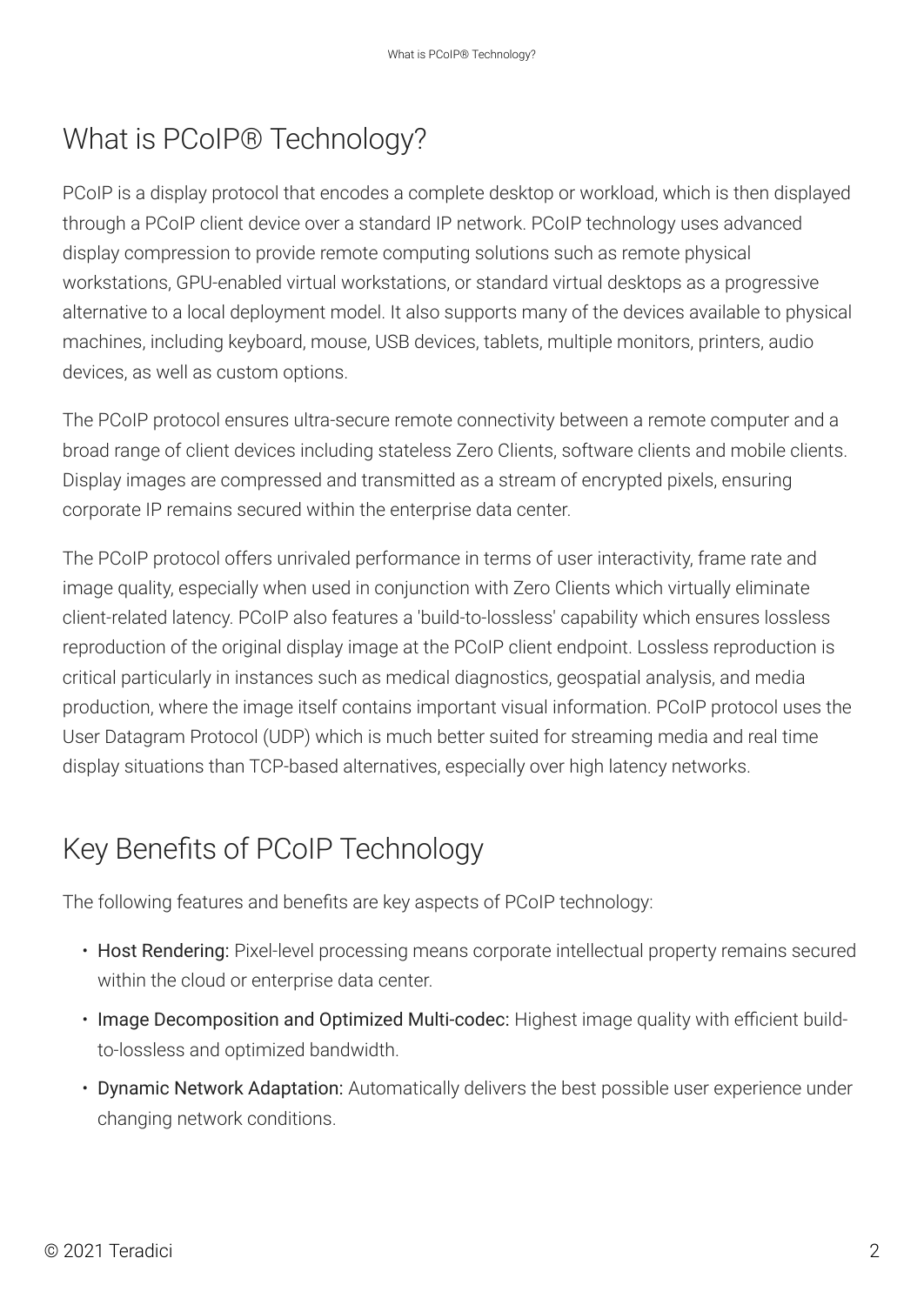- Encrypted Pixel Transmission: AES-256 Encrypted pixels ensures ultra-secure connections to PCoIP endpoints.
- True Multicloud Solutions End to End: Deploy Windows or Linux on public, private or hybrid cloud infrastructure, including Amazon Web Services (AWS), Microsoft Azure, Google Cloud, VMware ESXi or Red Hat KVM. Additionally PCoIP is integrated in Amazon Workspaces and VMware Horizon.

## Who Uses PCoIP Technology?

Teradici PCoIP technology is used in a wide range of industries, including government, education, financial services, healthcare, oil and gas, automotive, media and entertainment, architecture, engineering and construction, manufacturing, and design. For information on specific industry applications, check out the [case studies](http://www.teradici.com/resource-center/case-studies) featured on the Teradici website.

### PCoIP Ultra

PCoIP Ultra offers the latest protocol enhancements from Teradici. PCoIP Ultra is optimized for truly lossless support with bit-exact color accuracy and preservation of content detail at the highest frame rates.

PCoIP Ultra is disabled by default. To enable it, see [Enabling PCoIP Ultra](https://www.teradici.com/web-help/pcoip_agent/standard_agent/windows/current/admin-guide/features/pcoip/ultra/).

#### CPU and GPU Optimizations

PCoIP Ultra protocol enhancements propels our industry-recognized performance into the future of remote computing, with faster, more interactive experience for users of remote workstations working with high-resolution content.

The CPU and GPU optimizations offered by PCoIP Ultra protocol enhancements are targeted at desktops and workflows where high performance and interactivity are required. This section provides video playback benchmarks to help you plan your PCoIP Ultra deployment.

PCoIP Ultra offers the choice between CPU and GPU optimizations. The CPU optimization mode targets up to dual 4K/UHD display resolutions, leveraging the CPU's AVX2 instruction set to provide efficient content encoding at very high color accuracy, including the option for Build-to-Lossless image quality. The GPU optimization modes targets up to dual 2560x1600 display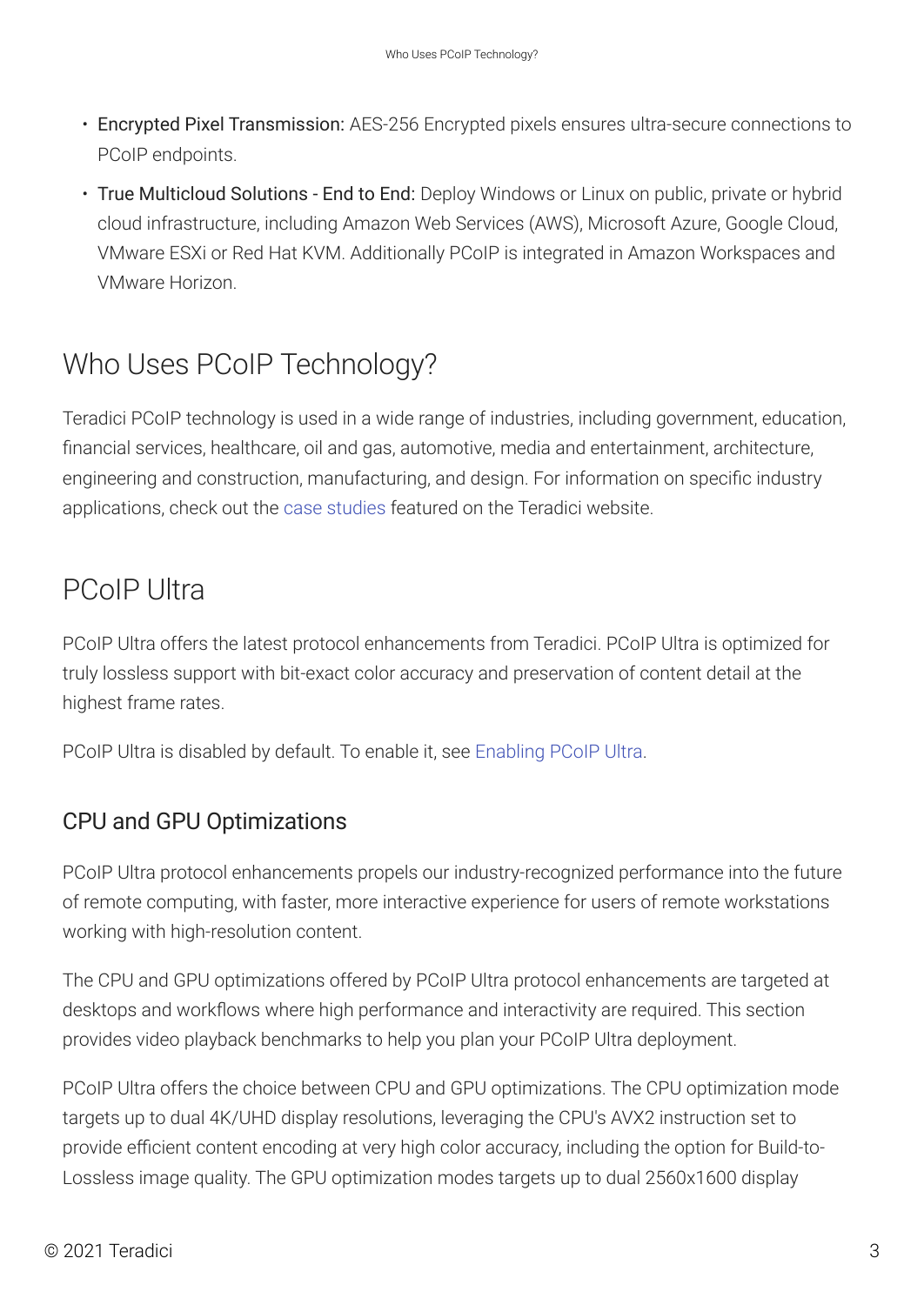resolutions, leveraging the NVIDIA NVENC hardware encoder if present, which provides CPU relief for applications such as interactive rendering where CPU clock cycles may be premium. PCoIP Policies can be used to configure NVENC for either YUV 4:4:4 or YUV 4:2:0 chroma sub-sampling schemes.

#### PCoIP Ultra Options

The following table outlines the CPU and GPU optimizations that work with specific system requirements:

| Requirement                                                                                   | <b>CPU Optimizations -</b><br>AVX2 RGB 4:4:4 | <b>GPU Optimizations -</b><br>NVENC YUV 4:4:4 | <b>GPU Optimizations -</b><br>NVENC YUV 4:2:0 |
|-----------------------------------------------------------------------------------------------|----------------------------------------------|-----------------------------------------------|-----------------------------------------------|
| Highest Image Quality Desktop (Up<br>to 25x16 at 60 fps or 4K/UHD @ 30<br>fps)                | X                                            |                                               |                                               |
| CPU Relief e.g. VFX Render<br>Applications (Up to 25x16 at 60 fps,<br>4K/UHD not recommended) |                                              | X                                             |                                               |
| Bandwidth Preservation (e.g.<br>constrained WAN)                                              |                                              |                                               | X                                             |
| Higest frame rate from a low-cost<br>thin client                                              |                                              |                                               | Χ                                             |

#### Requirements

To take advantage of PCoIP Ultra, you need to meet these requirments:

- A PCoIP Agent (any type) 19.05.0 or later.
- A PCoIP Software Client for Windows, macOS or Linux, 19.05.0 or later.
- The CPUs on both the agent and the client machines must support the AVX2 instruction set.

#### Enabling PCoIP Ultra

To enable PCoIP Ultra features on Windows, see [here.](https://www.teradici.com/web-help/pcoip_agent/standard_agent/windows/current/admin-guide/features/pcoip/ultra/#enabling-pcoip-ultra)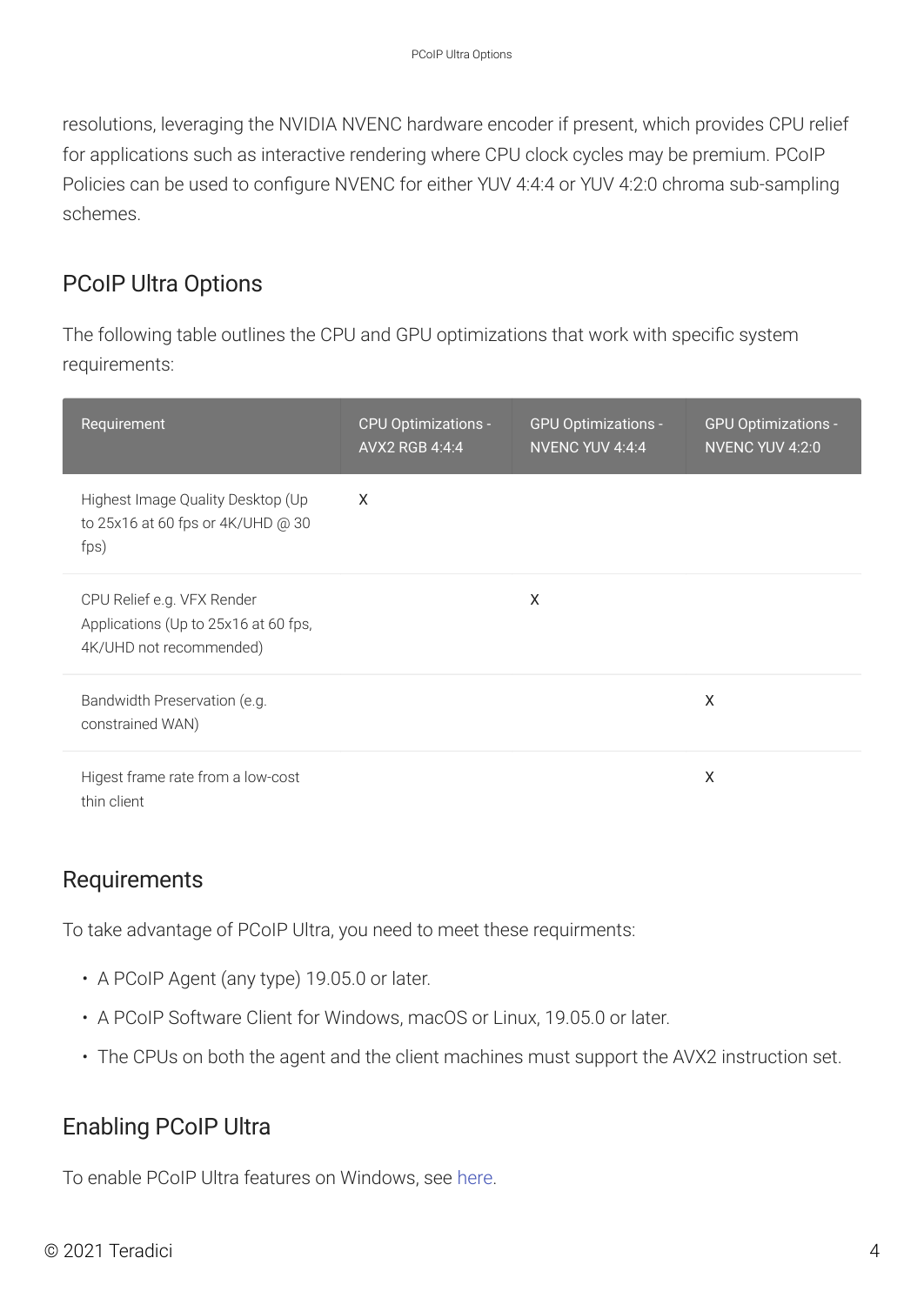To enable PCoIP Ultra features on Linux, see [here](https://www.teradici.com/web-help/pcoip_agent/standard_agent/linux/current/admin-guide/features/pcoip/ultra/#enabling-pcoip-ultra).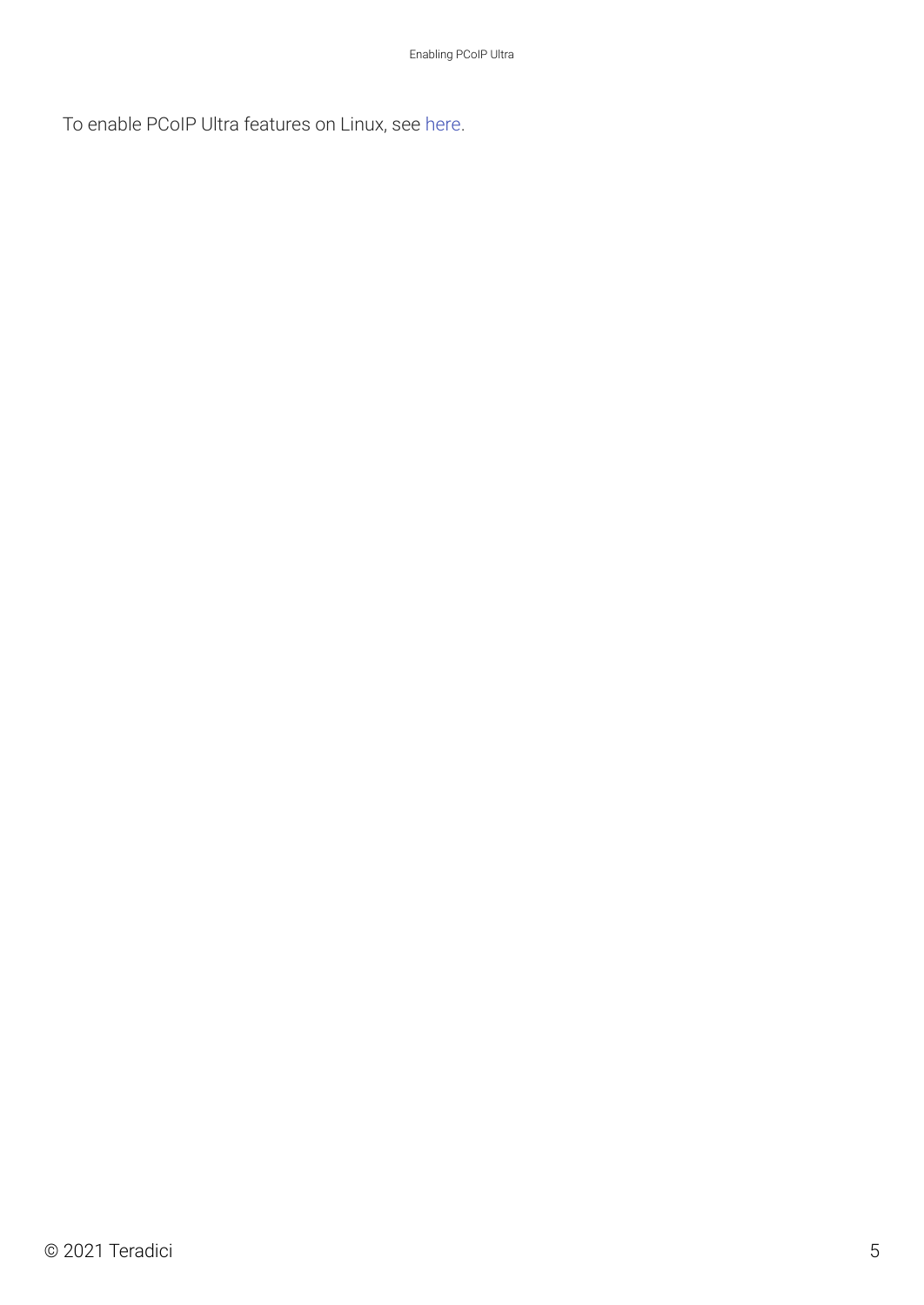# CAS Manager

CAS Manager enables highly-scalable and cost-effective Cloud Access Software deployments by managing cloud compute costs and brokering PCoIP connections to remote Windows or Linux workstations. The CAS Manager solution is comprised of two main components:

- CAS Manager Service
- CAS Connector

The CAS Manager service is a service offered by Teradici to manage CAS Manager deployments. The CAS Connector is the portion of the CAS Manager solution that resides in the customer environment.

The CAS Manager Admin Console enables you to create deployments, connectors and remote workstations all within a single console and from a single interface. You can track all these components from the interface of the console, as well as monitor and manage all aspects of your deployment infrastructure. You can access support, release notes and get service status information from the console also.

For more information on the CAS Manager, CAS Connector and the CAS Manager Admin Console, see [here.](https://www.teradici.com/web-help/pcoip_cloud_access_manager/CACv2/)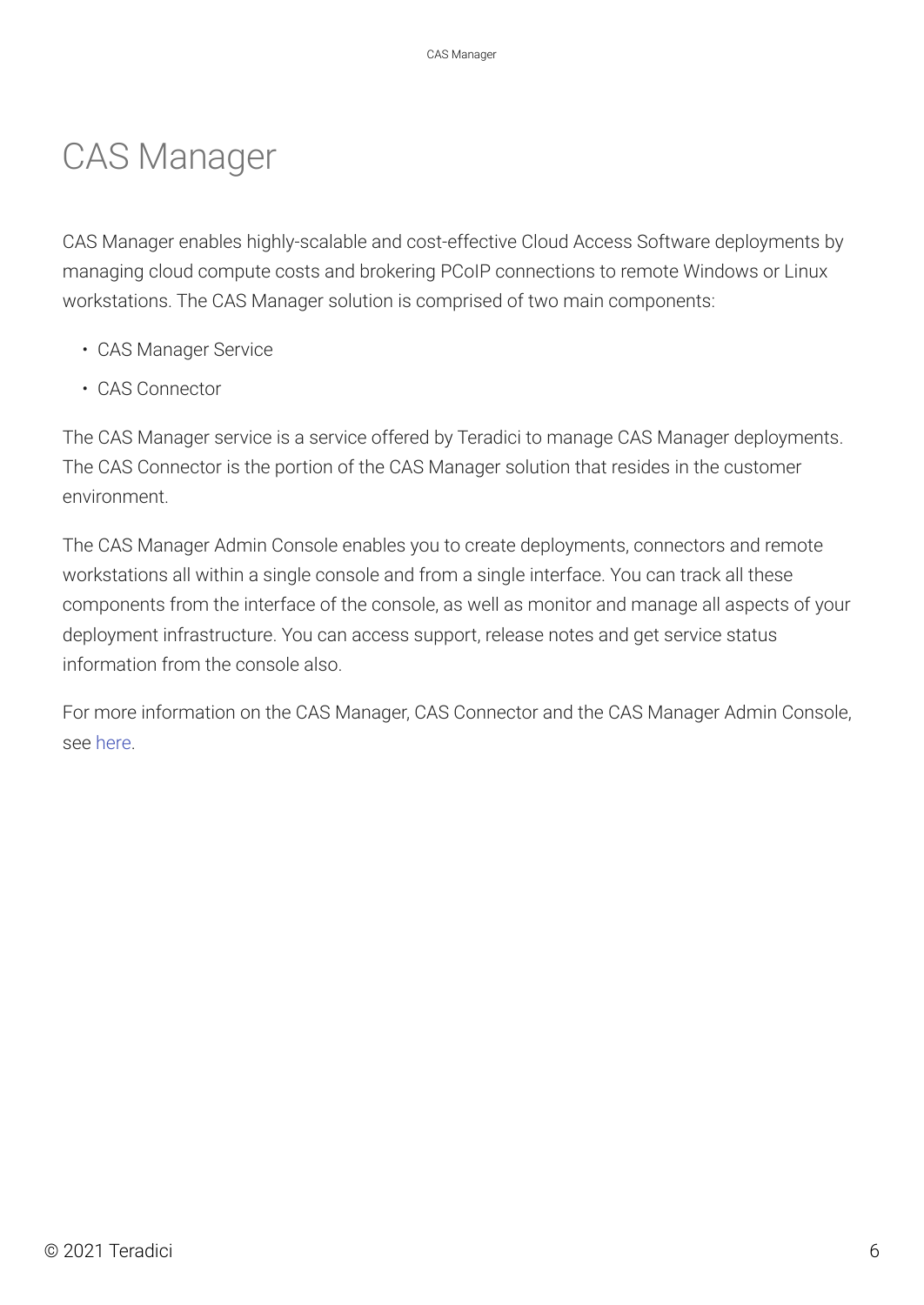# Documentation

The following documents are the core documents relating to Cloud Access Software:

- [Cloud Access Architecture Guide](http://www.teradici.com/web-help/pcoip_cloud_access_arch/current/)
- [Session Planning Guide](http://www.teradici.com/web-help/pcoip_session_planning/current/)

Cloud Access Software is comprised of a number of components. These components require specific configuration depending on the platform and system you intend on using. The following section breaks down the documents associated with these different components.

#### PCoIP Agents

PCoIP Agents capture and deliver the host machine's output to PCoIP clients.

- [Standard Agent for Windows](https://www.teradici.com/web-help/pcoip_agent/standard_agent/windows/current/)
- [Standard Agent for Linux](https://www.teradici.com/web-help/pcoip_agent/standard_agent/linux/current/)
- [Graphics Agent for Windows](https://www.teradici.com/web-help/pcoip_agent/graphics_agent/windows/current/)
- [Graphics Agent for Linux](https://www.teradici.com/web-help/pcoip_agent/graphics_agent/linux/current/)

### PCoIP Clients

PCoIP Clients enable you or your users to securely connect to a remote workstation.

- [Software Client for Windows](http://www.teradici.com/web-help/pcoip_client/windows/current/)
- [Software Client for macOS](http://www.teradici.com/web-help/pcoip_client/mac/current/)
- [Software Client for Linux](http://www.teradici.com/web-help/pcoip_client/linux/current/)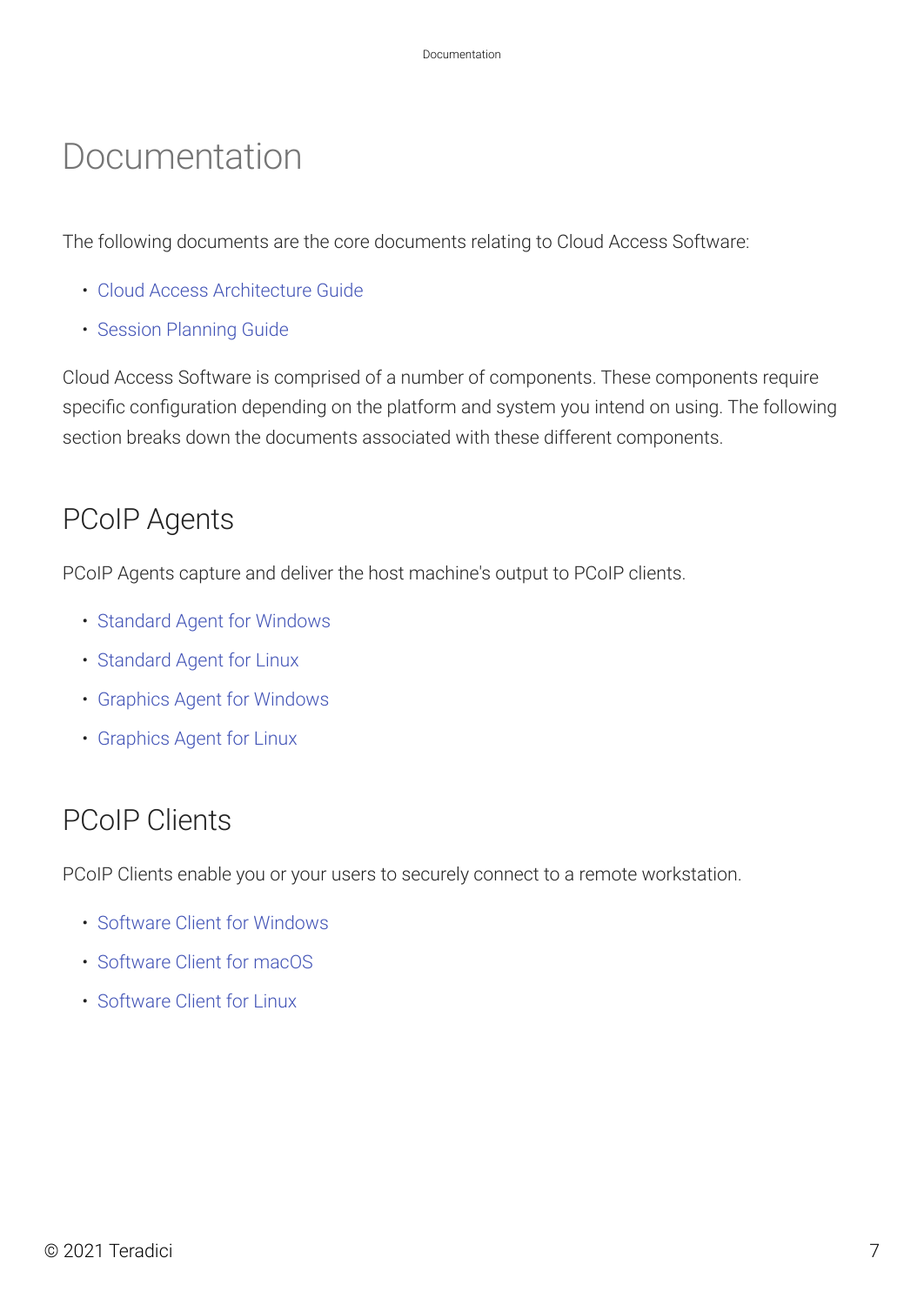#### CAS Manager

PCoIP CAS Manager enables highly-scalable Cloud Access Software deployments by managing cloud compute costs and brokering PCoIP connections.

- [CAS Manager](https://www.teradici.com/web-help/cas_manager/21.07/cam_standalone_installation/prod_environment/)
- [CAS Manager as a Service](https://www.teradici.com/web-help/cas_manager_as_a_service/)

For information on SDKs, Licensing, PCoIP Zero Clients, PCoIP Management Console and custom broker components, see the [Teradici Support](https://docs.teradici.com/find/subscription/cloud-access-plus/product/cloud-access-software/component?productrelease=current) site.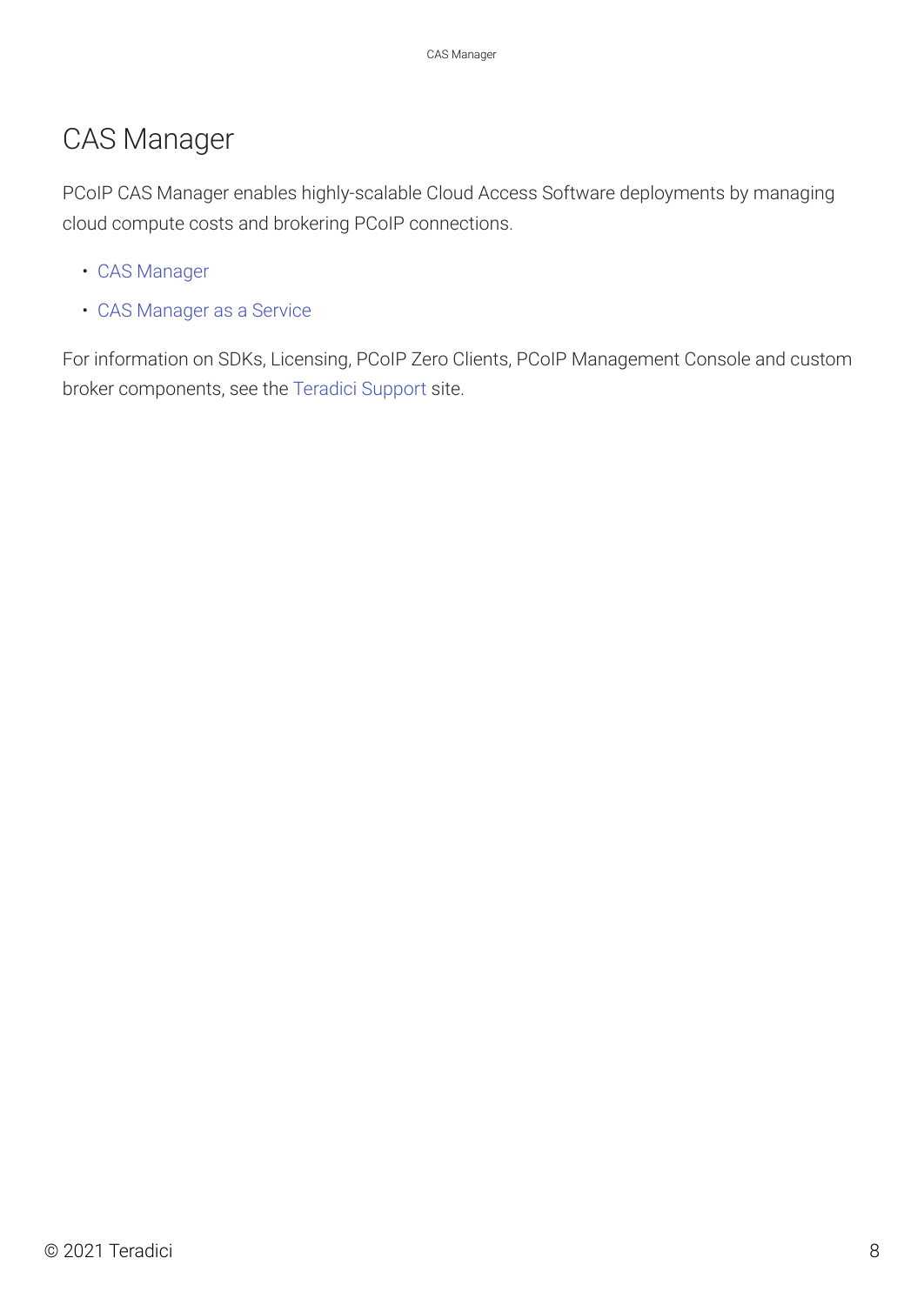# System Requirements

Before you can install PCoIP Agents, PCoIP Clients or a PCoIP CAS Connector as part of CAS Manager, you need to ensure you have met the system requirements and have carried out the prerequisite work for these components to work. This section points to the system requirements and prerequisite information for these individual components.

### System Requirements for PCoIP Agents

- [PCoIP Standard Agent for Windows](https://www.teradici.com/web-help/pcoip_agent/standard_agent/windows/current/admin-guide/requirements/system-requirements/)
- [PCoIP Standard Agent for Linux](https://www.teradici.com/web-help/pcoip_agent/standard_agent/linux/current/admin-guide/requirements/system-requirements/)
- [PCoIP Graphics Agent for Windows](https://www.teradici.com/web-help/pcoip_agent/graphics_agent/windows/current/admin-guide/requirements/system-requirements/)
- [PCoIP Graphics Agent for Linux](https://www.teradici.com/web-help/pcoip_agent/graphics_agent/linux/current/admin-guide/requirements/system-requirements/)

### System Requirements for PCoIP Clients

- [PCoIP Software Client for Windows](http://www.teradici.com/web-help/pcoip_client/windows/current/overview/system_requirements/)
- [PCoIP Software Client for macOS](http://www.teradici.com/web-help/pcoip_client/mac/current/overview/system_requirements/)
- [PCoIP Software Client for Linux](http://www.teradici.com/web-help/pcoip_client/linux/current/overview/system_requirements/)

### System Requirements and Prerequisites for CAS Manager

• [CAS Connector - System Requirements](https://www.teradici.com/web-help/cas_manager/21.07/cloud_access_connector/cac_server/)

For information on SDKs, Licensing, PCoIP Zero Clients, PCoIP Management Console and custom broker components, see the [Teradici Support](https://docs.teradici.com/find/subscription/cloud-access-plus/product/cloud-access-software/component?productrelease=current) site.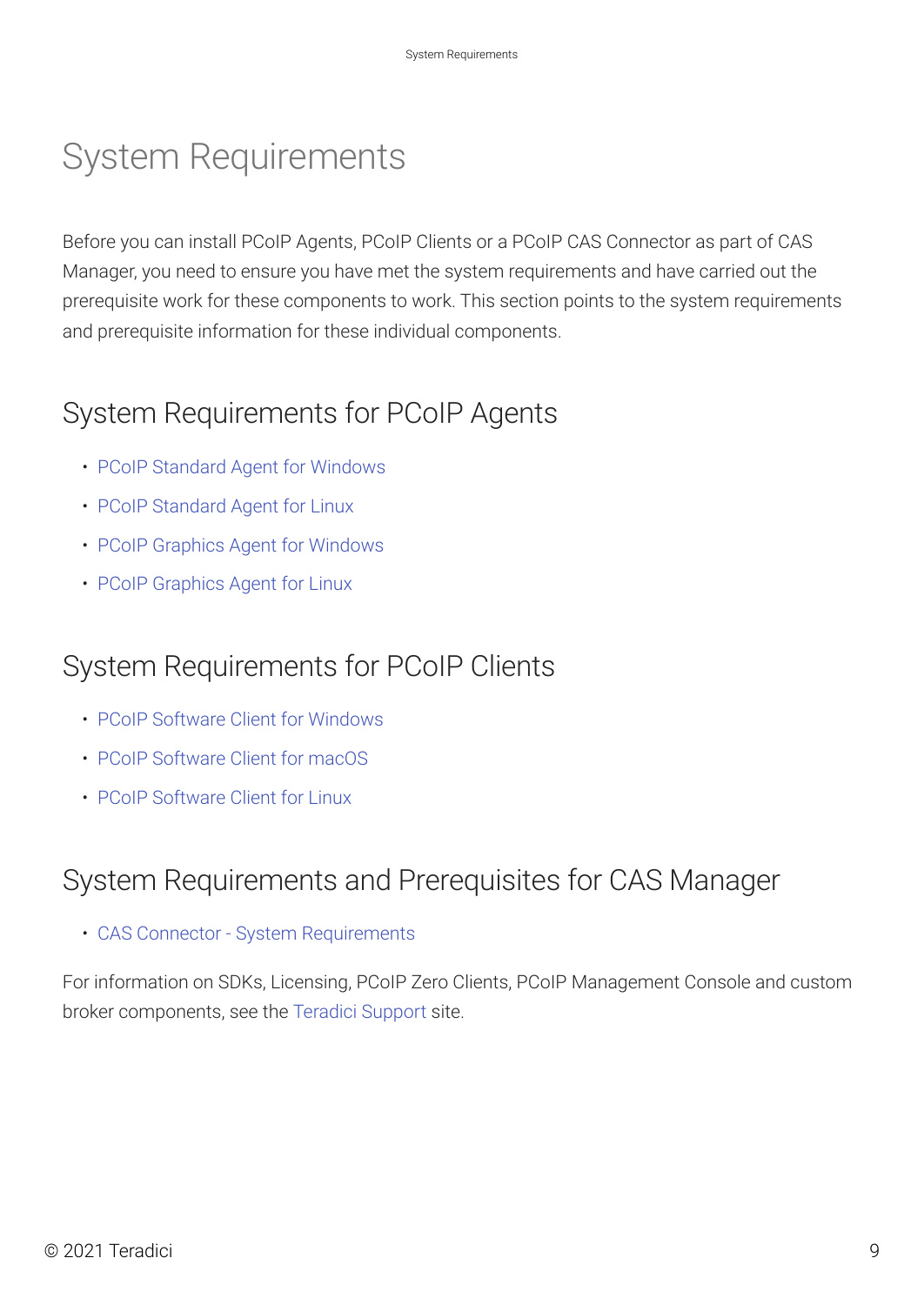# Teradici Solution Builder

The Teradici Solution Builder enables prospective and existing users and customers to quickly see which combinations of infrastructure, operating systems, and peripherals are supported by Teradici.

The interactive site enables you to select the components you wish to use by breaking them up into three areas:

- Physical or virtual host environment
- Management and firmware management
- User environment

As you select the applicable components for your use case, non-compatible components will dissapear and you will be left with a view of which Teradici components you can use for your use case. Feel free to try this tool out here:<https://solution-builder.teradici.com/>

#### **Solution Builder Updates Contract Contract Contract Contract**

Please note that the Teradici Solution Builder attempts to stay up to date with the latest version's of Teradici's technology, but may not be 100% accurate depending on new releases and advancements or developments with other 3<sup>rd</sup> party components. Please feel free to reach out Teradici [sales](https://connect.teradici.com/contact-us) or [support](https://help.teradici.com/s/contactsupport) with specific questions relating to Teradici's suite of products.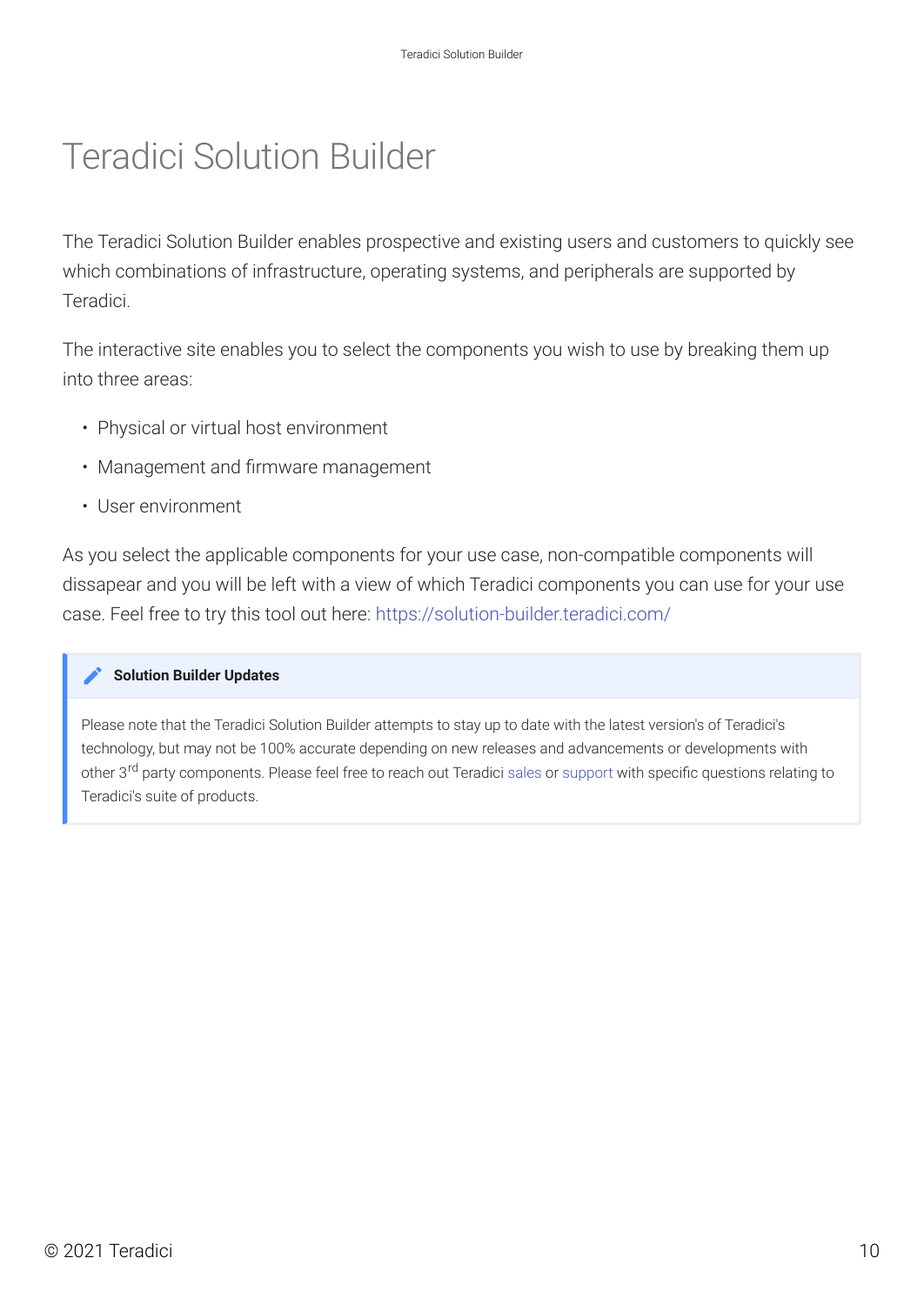## Installation

The following section outlines the installation steps for installing PCoIP Clients, PCoIP Agents and the PCoIP CAS Connector.

### Installing PCoIP Agents

- [PCoIP Standard Agent for Windows Installation](https://www.teradici.com/web-help/pcoip_agent/standard_agent/windows/current/admin-guide/installing/overview/)
- [PCoIP Graphics Agent for Windows Installation](https://www.teradici.com/web-help/pcoip_agent/graphics_agent/windows/current/admin-guide/installing/overview/)
- [PCoIP Standard Agent for Linux Installation](https://www.teradici.com/web-help/pcoip_agent/standard_agent/linux/current/admin-guide/installing/installing/)
- [PCoIP Graphics Agent for Linux Installation](https://www.teradici.com/web-help/pcoip_agent/graphics_agent/linux/current/admin-guide/installing/installing/)

#### Installing PCoIP Clients

- [PCoIP Software Client for Windows Installation](http://www.teradici.com/web-help/pcoip_client/windows/current/installation/installing_uninstalling_Software_clients/)
- [PCoIP Software Client for macOS Installation](http://www.teradici.com/web-help/pcoip_client/mac/current/installation/installing_and_uninstalling_pcoip_software_clients/)
- [PCoIP Software Client for Linux Installation](http://www.teradici.com/web-help/pcoip_client/linux/current/installation/installing_the_client_overview/)

#### Installing CAS Manager

- [CAS Manager](https://www.teradici.com/web-help/cas_manager/21.07/cam_standalone_installation/prod_environment/)
- [CAS Manager as a Service](https://www.teradici.com/web-help/cas_manager_as_a_service/)

For information on installing mobile clients, SDKs, PCoIP Zero Clients, PCoIP Management Console and custom broker components, see the [Teradici Support](https://docs.teradici.com/find/subscription/cloud-access-plus/product/cloud-access-software/component?productrelease=current) site.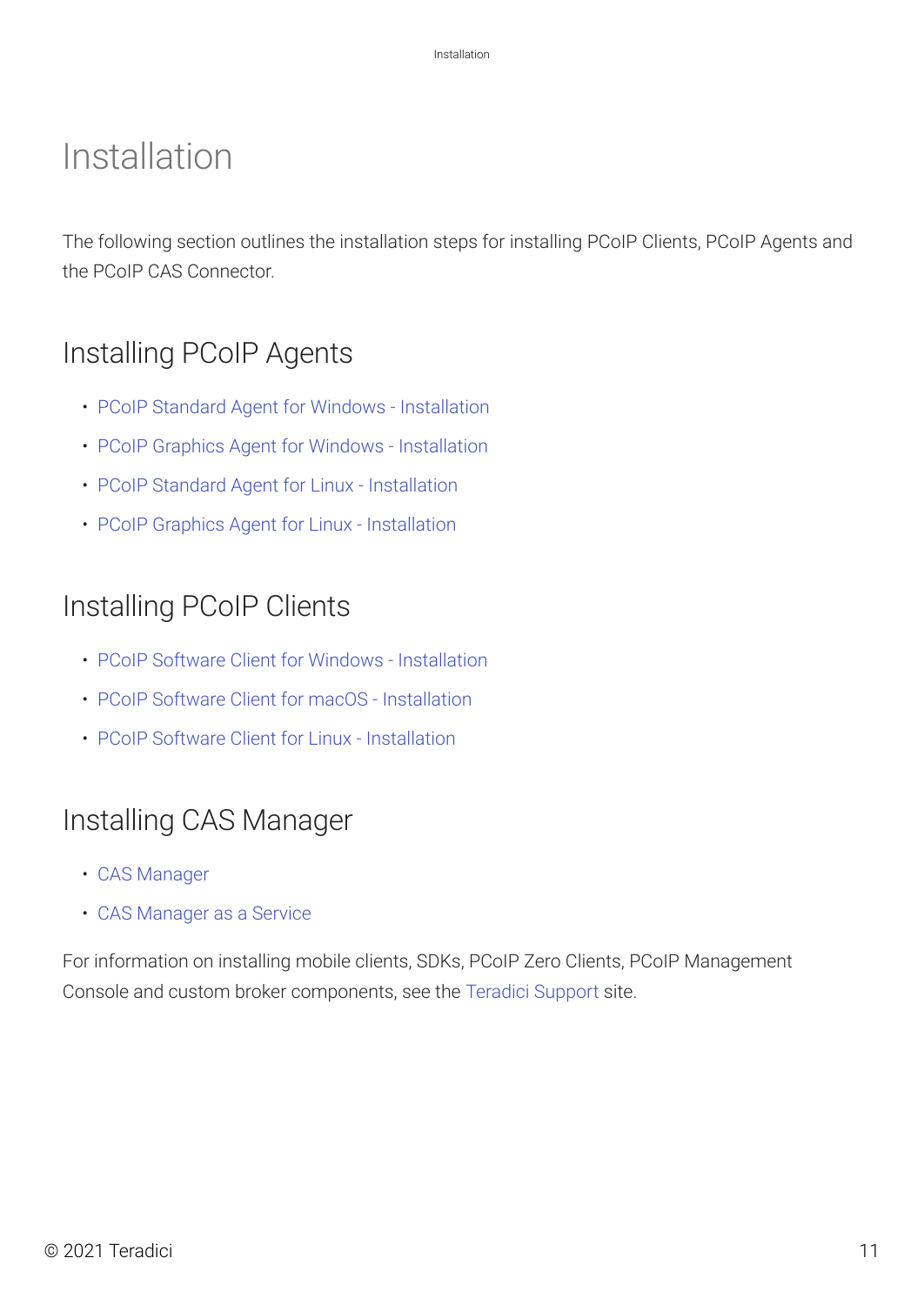# Setting up a Proof Of Concept Deployment - Cloud Access Software

The following section outlines the steps involved in setting up a proof of concept (POC) Cloud Access Software deployment.

#### **Basic POC only Contract Contract Contract Contract**

This information gives a simplistic overview of the components and steps involved in setting up a POC of Cloud Access Software. Teradici recommends reading the relevant documentation to understand the different system requirements and pre-requisites that are applicable to your deployment environment and scenario. For information on the latest Cloud Access Software components, see the [Cloud Access Software documentation.](https://docs.teradici.com/find/subscription/cloud-access-plus/product/cloud-access-software/component?productrelease=current)

- 1. Procure a compatible host. For information on host availability with PCoIP Agents, see:
	- [Supported host instance types Windows Graphics Agent](https://www.teradici.com/web-help/pcoip_agent/graphics_agent/windows/20.07/admin-guide/requirements/system-requirements/#supported-host-instance-types)
	- [Supported host instance types Windows Standard Agent](https://www.teradici.com/web-help/pcoip_agent/standard_agent/windows/20.07/admin-guide/requirements/system-requirements/#supported-instance-types)
	- [Supported host instance types Linux Graphics Agent](https://www.teradici.com/web-help/pcoip_agent/graphics_agent/linux/20.07/admin-guide/requirements/system-requirements/#supported-host-instance-types)
	- [Supported host instance types Linux Standard Agent](https://www.teradici.com/web-help/pcoip_agent/standard_agent/linux/20.07/)

For information on our partner marketplace images, see:

- [Cloud Access Software AWS](https://www.teradici.com/aws/)
- [Cloud Access Software Google Cloud Platform](https://www.teradici.com/google/)
- [Cloud Access Software Microsoft Azure](https://www.teradici.com/microsoft/)
- 2. Download and install a PCoIP Agent and PCoIP Client Software. For information on downloading these components, see [here.](https://docs.teradici.com/find/product/cloud-access-software/2020.07?subscriptionName=cloud-access)
- 3. License your host. For information on licensing with PCoIP, see [PCoIP License Server.](https://docs.teradici.com/find/product/cloud-access-software/2020.07/license-server?subscriptionName=cloud-access)
- 4. Establish a PCoIP connection.
- 5. Once you have these components installed and connected you can look at optimizing your performance. For information on optimizing your session performance, see the [PCoIP Session](https://www.teradici.com/web-help/pcoip_session_planning/current/) [Planning Guide.](https://www.teradici.com/web-help/pcoip_session_planning/current/)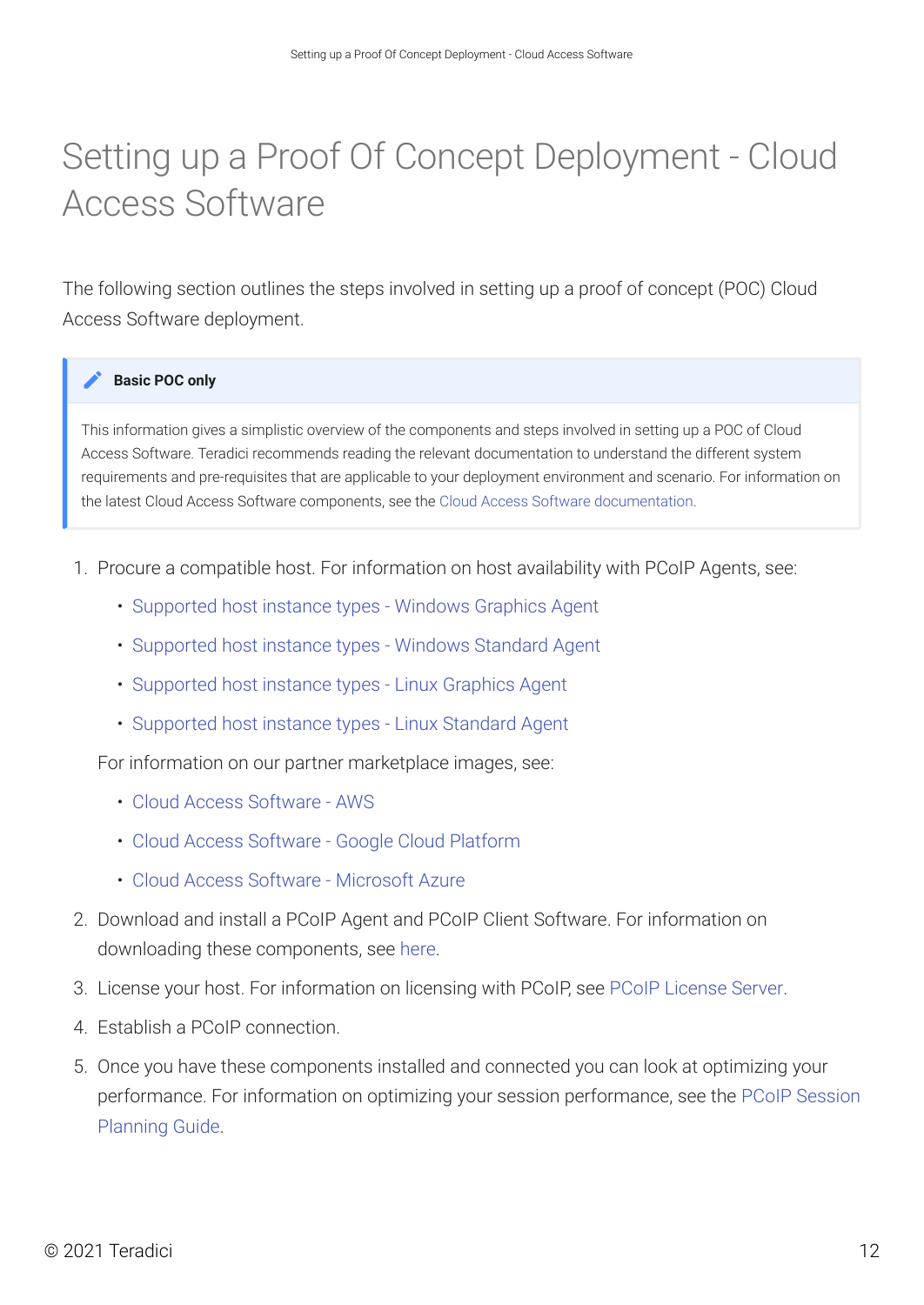- 6. You can expand your deployment by using a connection manager. For information on Teradici's PCoIP Connection Manager and Security Gateway, see [PCoIP Connection Manager](https://www.teradici.com/web-help/pcoip_connection_manager_security_gateway/20.04_20.04/) [and Security Gateway.](https://www.teradici.com/web-help/pcoip_connection_manager_security_gateway/20.04_20.04/) For deployment management and deployment provisioning, see [PCoIP](https://www.teradici.com/web-help/pcoip_cloud_access_manager/CACv2/) [Cloud Access Manager](https://www.teradici.com/web-help/pcoip_cloud_access_manager/CACv2/).
- 7. To get support and technical assistance you need to register on the [Teradici support portal.](https://help.teradici.com/s/contactsupport) To submit a technical support request you must purchase an [All Access subscription.](https://www.teradici.com/pricing)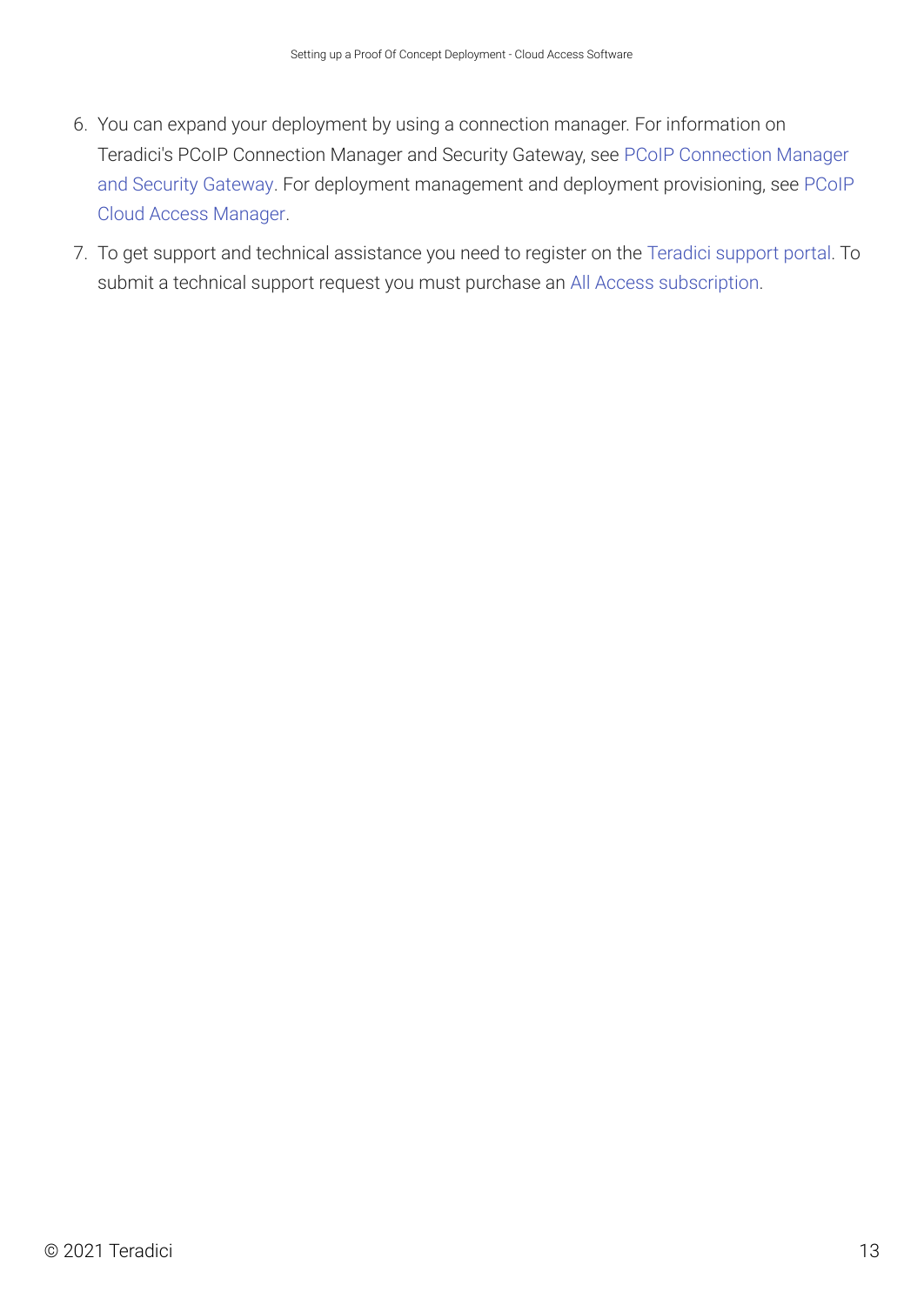# Setting up a CAS Manager Deployment

Detailed Deployment Steps for Cloud Access Software are described in respective Windows and Linux Administration Guides for Graphics and Standard PCoIP Agents respectively. Instructions for using CAS Manager with an on-premises deployment are detailed in the [CAS Manager](https://www.teradici.com/web-help/cas_manager/21.07/) [Administration Guide](https://www.teradici.com/web-help/cas_manager/21.07/).

CAS Manager enables highly-scalable and cost-effective Cloud Access Software deployments by managing cloud compute costs and brokering PCoIP connections to remote workstations. The high-level deployment process is as follows:

- 1. Procure Cloud Access Software licenses.
- 2. Install the necessary GPU drivers (if required depending on need).
- 3. Install the appropriate Cloud Access Software Agent and activate the Cloud Access Software license during installation.
- 4. Install Cloud Access Software on your host device and activate licenses.
- 5. Setup and verify the CAS Connector, see [Setting up the CAS Connector Server](https://www.teradici.com/web-help/cas_manager/21.07/cloud_access_connector/cac_server/) and [Verifying](https://www.teradici.com/web-help/cas_manager/21.07/cloud_access_connector/cac_server/#verifying-the-cas-connector-server) [the CAS Connector Server.](https://www.teradici.com/web-help/cas_manager/21.07/cloud_access_connector/cac_server/#verifying-the-cas-connector-server)
- 6. Download the CAS Connector component files from Teradici, see [Downloading the CAS](https://www.teradici.com/web-help/cas_manager/21.07/cloud_access_connector/cac_install/#1-downloading-the-cas-connector) [Connector.](https://www.teradici.com/web-help/cas_manager/21.07/cloud_access_connector/cac_install/#1-downloading-the-cas-connector)
- 7. Obtain a CAS Connector token, see [Obtaining a CAS Connector Token.](https://www.teradici.com/web-help/cas_manager/21.07/cloud_access_connector/cac_install/#2-obtaining-the-cas-connector-token)
- 8. Install the CAS Connector, see [Installing the CAS Connector.](https://www.teradici.com/web-help/cas_manager/21.07/cloud_access_connector/cac_install/#3-installing-the-cas-connector)
- 9. Connect to the CAS Manager Admin Console to manage your remote workstations and deployments, see [Connecting to the CAS Manager Admin Console](https://www.teradici.com/web-help/cas_manager/21.07/admin_console/admin_console/).

#### CAS Manager Deployment Scripts

Teradici has an open github repository that contains a collection of scripts that simplify the setup, installation and usage of CAS Manager. This repository enables users to set-up the necessary cloud resource (networking, firewalls, NAT gateway, storage buckets, etc), as well as Domain Controllers, CAS Connectors and remote workstations from scratch to produce a working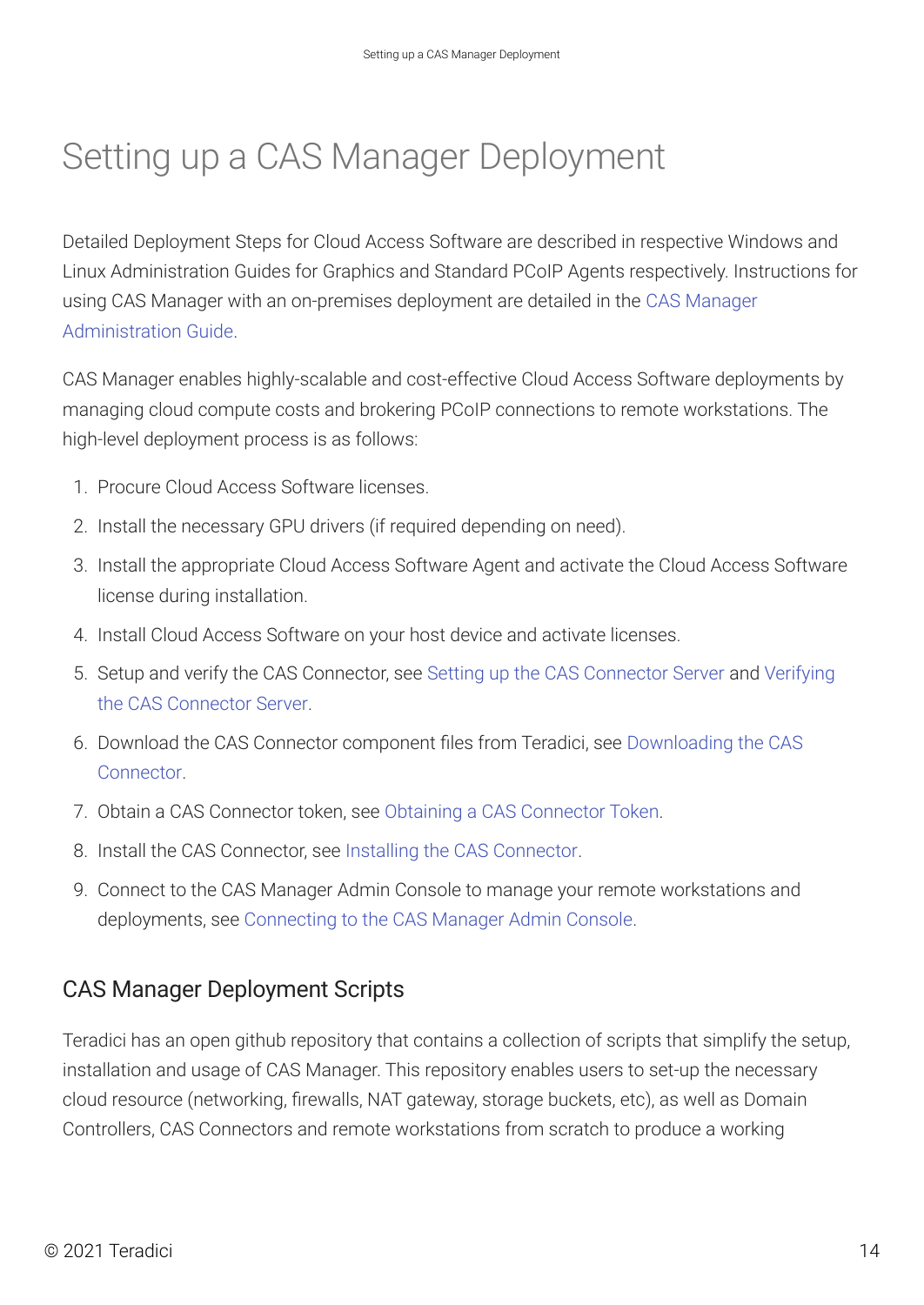environment for testing and evaluation purposes. For information on how to access this repo, see [CAS Manager Deployment Scripts](https://www.teradici.com/web-help/pcoip_cloud_access_manager/CACv2/reference/cam_repo/).